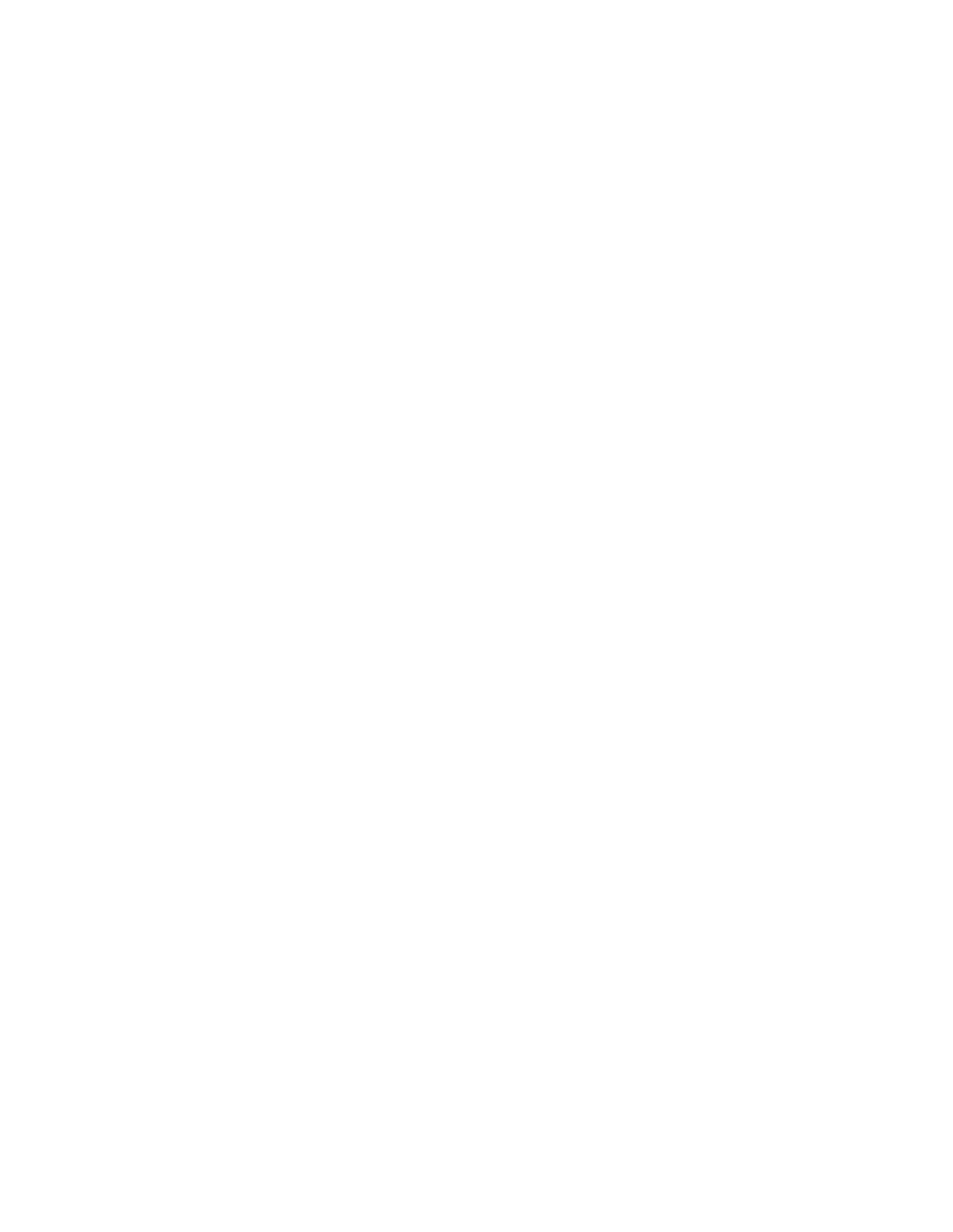# **TABLE LU-1**

## **COMPARISON OF THE PROJECT TO APPLICABLE GOALS OF THE 2020–2045 REGIONAL TRANSPORTATION PLAN/ SUSTAINABLE COMMUNITIES STRATEGY**

| Goals                                                                                                 | <b>Would the Project Conflict?</b>                                                                                                                                                                                                                                                                                                                                                                                                                                                                                                                                                                                                                                                                                                                                                                                                                                                                                                                                                                                                                                                                                                                                                                                                                                                                                                                                                        |  |
|-------------------------------------------------------------------------------------------------------|-------------------------------------------------------------------------------------------------------------------------------------------------------------------------------------------------------------------------------------------------------------------------------------------------------------------------------------------------------------------------------------------------------------------------------------------------------------------------------------------------------------------------------------------------------------------------------------------------------------------------------------------------------------------------------------------------------------------------------------------------------------------------------------------------------------------------------------------------------------------------------------------------------------------------------------------------------------------------------------------------------------------------------------------------------------------------------------------------------------------------------------------------------------------------------------------------------------------------------------------------------------------------------------------------------------------------------------------------------------------------------------------|--|
| Encourage regional economic prosperity and<br>global competitiveness.                                 | No Conflict. This goal pertains to SCAG funding and policies. The Project<br>would not adversely affect the capacity to encourage regional economic<br>prosperity and global competitiveness. As the Project does provide regional<br>economic benefits and does so in a manner consistent with other RTP/SCS<br>goals as discussed below, and within a HQTA, the Project would support<br>SCAG choices regarding this goal.                                                                                                                                                                                                                                                                                                                                                                                                                                                                                                                                                                                                                                                                                                                                                                                                                                                                                                                                                              |  |
| Improve mobility, accessibility, reliability, and<br>travel safety for people and goods.              | No Conflict. The Project would provide a high density office and commercial<br>use in an area served by local and regional bus lines and the future<br>Wilshire/La Cienega Metro D (Purple) Line Station as well as provide bicycle<br>facilities on the Project Site, which would all serve to improve mobility,<br>accessibility, reliability, and travel safety for people and goods in support of<br>this goal.                                                                                                                                                                                                                                                                                                                                                                                                                                                                                                                                                                                                                                                                                                                                                                                                                                                                                                                                                                       |  |
| preservation,<br>Enhance the<br>security,<br>and<br>resilience of the regional transportation system. | No Conflict. The proximity of the Project Site to alternative transit modes,<br>including regional and local bus lines as well as the future Wilshire/La<br>Cienega Metro D (Purple) Line Station, would support the region's<br>transportation investment and the sustainability of the regional transportation<br>system.                                                                                                                                                                                                                                                                                                                                                                                                                                                                                                                                                                                                                                                                                                                                                                                                                                                                                                                                                                                                                                                               |  |
| Increase person and goods movement and<br>travel choices within the transportation system.            | No Conflict. The Project, which is located in an HQTA, would provide a high<br>density office and commercial use in an area served by local and regional<br>bus lines and the future Wilshire/La Cienega Metro D (Purple) Line Station<br>as well as provide bicycle facilities on the Project Site. These characteristics<br>would support an increase in person and goods movement and increase the<br>available travel choices within the transportation system.                                                                                                                                                                                                                                                                                                                                                                                                                                                                                                                                                                                                                                                                                                                                                                                                                                                                                                                       |  |
| Reduce greenhouse gas emissions and improve<br>air quality.                                           | No Conflict. As discussed in Sections IV.A, Air Quality, and IV.E,<br>Greenhouse Gas Emissions, of this Draft EIR, the Project would have<br>less than significant impacts as it related to air quality and GHG emissions.<br>In addition, the Project would implement design features to reduce air<br>quality and GHG emissions. Some of the Project's key design features<br>include energy conservation, water conservation, waste reduction features,<br>and pedestrian- and bicycle-friendly site design, which includes ground<br>floor bicycle parking and ground floor commercial/retail uses. In addition,<br>the Project would include ENERGY STAR-rated appliances and install<br>energy efficient heaters and air conditioning systems. All glass used in the<br>building would have minimal reflectivity to reduce glare to surrounding<br>neighbors. The vehicle parking spaces proposed on the Project Site would<br>be capable of supporting future electric vehicle supply equipment (EVSE),<br>as well as equipped with electric vehicle (EV) charging stations. The<br>Project would also provide solar ready wiring on the highest roof level. The<br>terraced landscaped areas on Floors 6 through 10 would serve as partial<br>green roofs that would serve to help cool the building, and would include<br>sustainable paving materials that would minimize heat. |  |
| Support healthy and equitable communities.                                                            | No Conflict. As noted above, the Project would implement design features<br>to reduce air quality impacts, including compliance with the 2019 CalGreen<br>Code and Los Angeles Green Building Code (refer to Sections IV.A, Air<br>Quality, and IV.E, Greenhouse Gas Emissions, of this Draft EIR).                                                                                                                                                                                                                                                                                                                                                                                                                                                                                                                                                                                                                                                                                                                                                                                                                                                                                                                                                                                                                                                                                       |  |
|                                                                                                       | Development of the Project would be along a mixed-use corridor that would<br>provide opportunities for pedestrian and bicycle transportation. In particular,<br>the proposed restaurant use on the corner of South San Vicente Boulevard<br>and Wilshire Boulevard would serve to activate the street and encourage<br>walking in the area. The Project would also include up to 716 bicycle parking<br>spaces for short- and long-term use by building employees and visitors.                                                                                                                                                                                                                                                                                                                                                                                                                                                                                                                                                                                                                                                                                                                                                                                                                                                                                                           |  |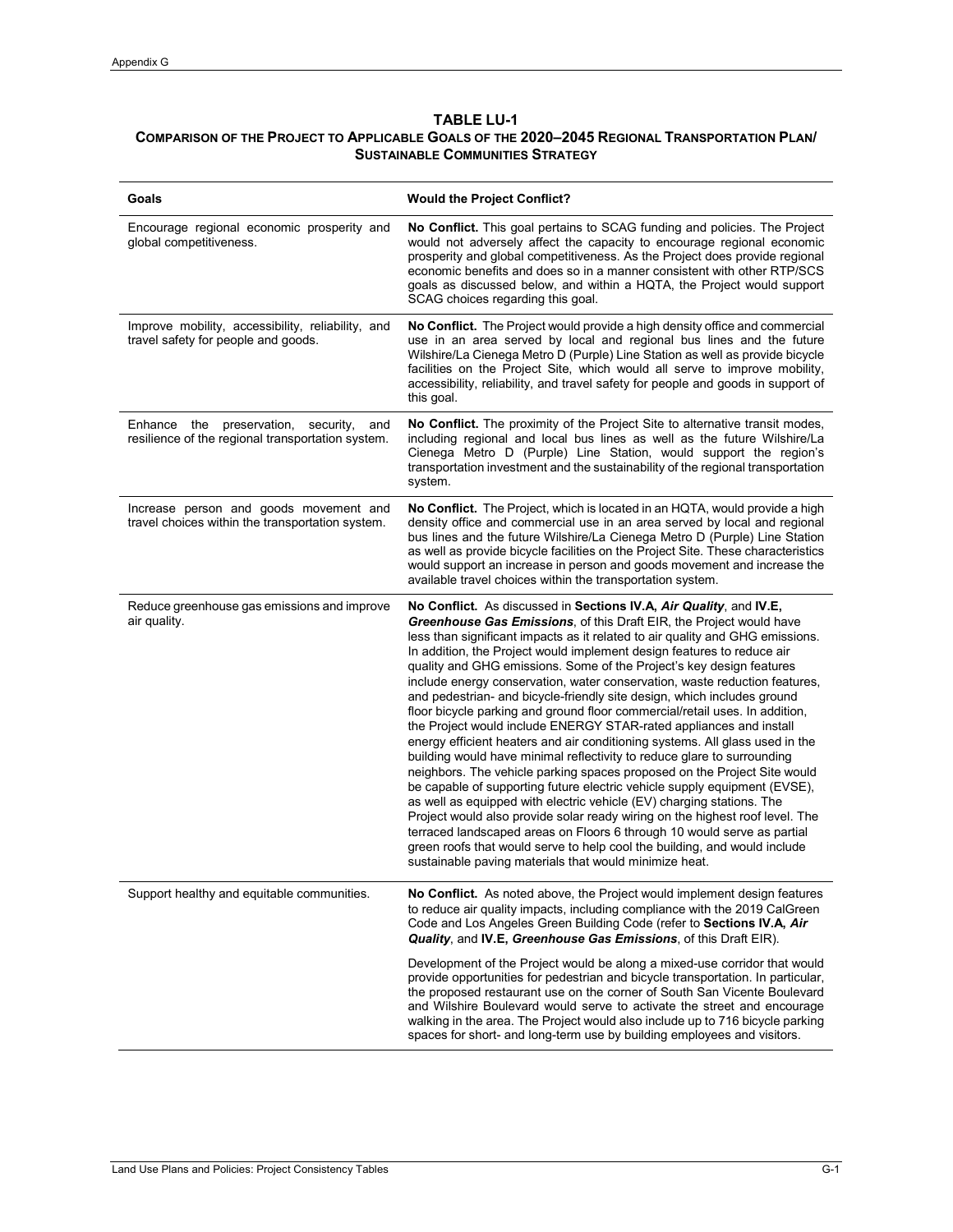| Goals                                                                                                                | <b>Would the Project Conflict?</b>                                                                                                                                                                                                                                                                                                                                                                                                                                                                    |  |
|----------------------------------------------------------------------------------------------------------------------|-------------------------------------------------------------------------------------------------------------------------------------------------------------------------------------------------------------------------------------------------------------------------------------------------------------------------------------------------------------------------------------------------------------------------------------------------------------------------------------------------------|--|
| Adapt to changing climate and support an<br>integrated regional development pattern and<br>transportation network.   | No Conflict. The Project, which is located in an HQTA, would provide a high<br>density office and commercial use in an area served by local and regional<br>bus lines and the future Wilshire/La Cienega Metro D (Purple) Line Station<br>as well as provide bicycle facilities on the Project Site in support of an<br>integrated regional development pattern and transportation network which<br>would in turn serve to reduce GHG emissions.                                                      |  |
| Leverage new transportation technologies and<br>data-driven solutions that result in more efficient<br>travel.       | No Conflict. This goal pertains to SCAG leveraging new transportation<br>technologies and data-driven solutions that result in more efficient travel. The<br>Project would not adversely affect SCAG's ability to develop more efficient<br>travel consistent with this goal.                                                                                                                                                                                                                         |  |
| Encourage development of diverse housing<br>types in areas that are supported by multiple<br>transportation options. | <b>No Conflict.</b> This goal pertains to SCAG encouraging development of a<br>diverse housing types in areas that are support by multiple transportation<br>options. While the Project does not include the development of residential<br>uses, the Project would not preclude SCAG from implementing this goal and<br>does not include the removal of existing residential uses.                                                                                                                    |  |
| Promote conservation of natural and agricultural<br>lands and restoration of habitats                                | No Conflict. As detailed in the Initial Study, provided in Appendix A of this<br>Draft EIR, the Project Site does not contain agricultural uses or related<br>operations, nor is the Project Site located within a designated riparian habitat<br>or support suitable habitat for candidate, sensitive, or special status species;<br>as such, the development of the Project would not conflict with this goal to<br>promote conservation of natural agricultural lands and restoration of habitats. |  |
| SOURCE: ESA, 2021.                                                                                                   |                                                                                                                                                                                                                                                                                                                                                                                                                                                                                                       |  |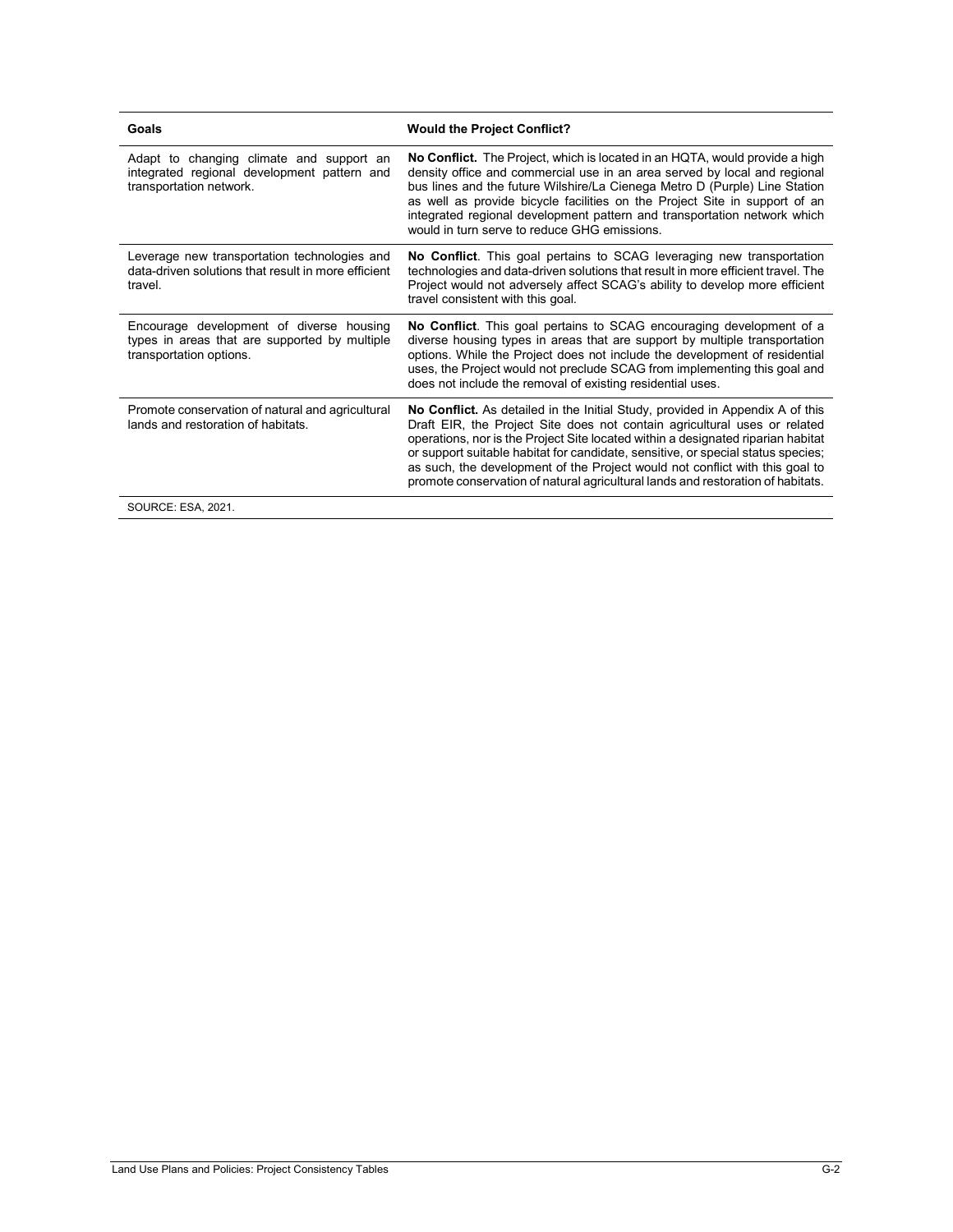## **TABLE LU-2 COMPARISON OF THE PROJECT TO APPLICABLE OBJECTIVES AND POLICIES OF THE FRAMEWORK ELEMENT**

| <b>Objective/Policy</b>                                                                                                                                                                                                                                                                                                                                                                                                                                                                               | <b>Would the Project Conflict?</b>                                                                                                                                                                                                                                                                                                                                                                                                                                                                                                                                                                                                                                                                                                                                                                                                         |  |
|-------------------------------------------------------------------------------------------------------------------------------------------------------------------------------------------------------------------------------------------------------------------------------------------------------------------------------------------------------------------------------------------------------------------------------------------------------------------------------------------------------|--------------------------------------------------------------------------------------------------------------------------------------------------------------------------------------------------------------------------------------------------------------------------------------------------------------------------------------------------------------------------------------------------------------------------------------------------------------------------------------------------------------------------------------------------------------------------------------------------------------------------------------------------------------------------------------------------------------------------------------------------------------------------------------------------------------------------------------------|--|
| <b>Land Use Chapter</b>                                                                                                                                                                                                                                                                                                                                                                                                                                                                               |                                                                                                                                                                                                                                                                                                                                                                                                                                                                                                                                                                                                                                                                                                                                                                                                                                            |  |
| Objective 3.2: Provide for the<br>spatial<br>distribution of development that promotes an<br>improved quality of life by facilitating a reduction<br>of vehicular trips, vehicle miles traveled, and air<br>pollution.                                                                                                                                                                                                                                                                                | No Conflict. The Project would contribute to the concentration of mixed-use<br>development within an area that is well served by existing transit, including the<br>future Metro Purple Line Extension, thereby contributing to the spatial<br>distribution of land uses that can reduce VMT and air emissions. The Project<br>would provide ground floor commercial uses and medical office uses that<br>would serve the surrounding community and region. Project related visitors and<br>employees would have access to nearby commercial, medical, office, and<br>services within walking distance, which would reduce vehicle use and<br>associated air pollution.                                                                                                                                                                    |  |
| <b>Policy 3.2.1:</b> Provide a pattern of development<br>consisting of distinct districts,<br>centers,<br>boulevards, and neighborhoods that are<br>differentiated by their functional role, scale, and<br>character. This shall be accomplished by<br>considering factors such as the existing<br>concentrations of use, community-oriented<br>activity centers that currently or potentially<br>service adjacent neighborhoods, and existing or<br>potential public transit corridors and stations. | No Conflict. The Project has been designed to respond to the context of the<br>surrounding neighborhood, which includes mid- to high- rise commercial<br>buildings along San Vicente Boulevard and Wilshire Boulevard and lower scale<br>residential uses along Orange Street and South Sweetzer Avenue. The Project<br>would replace single-story commercial and educational facilities, and surface<br>parking with a mixed-use, multi-story building that includes ground-floor<br>commercial uses that would provide additional services to adjacent<br>neighborhoods in a more accessible site configuration than currently exists on<br>the Project Site as the entrance to these commercial uses would be provided<br>along South San Vicente and South Sweetzer Avenue and would be<br>landscaped in a pedestrian-friendly design. |  |
| <b>Policy 3.2.3:</b> Provide for the development of<br>patterns<br>that<br>emphasize<br>land<br>use<br>pedestrian/bicycle<br>use<br>access<br>and<br>in<br>appropriate locations.                                                                                                                                                                                                                                                                                                                     | No Conflict. The Project would contribute to the pedestrian experience<br>through the provision of ground floor commercial uses; direct sidewalk access;<br>and landscaping program, including street trees to add shade and comfort<br>along the public sidewalk. These Project characteristics would be pedestrian<br>oriented and encourage pedestrian activity. The Project would also provide 716<br>bicycle parking spaces for short- and long- term and bicycle support facilities<br>within the ground floor of the building as well as valet bicycle parking spaces<br>provided on the roof of the building, which would encourage bicycle access<br>and use by Project-related employees and visitors.                                                                                                                           |  |
| 3.10: Reinforce<br>Objective<br>existing,<br>and<br>encourage development of new, regional<br>centers that accommodate a broad range of<br>uses that serve, provide job opportunities, and<br>are accessible to the region, are compatible with<br>adjacent land uses, and are developed to<br>enhance urban lifestyles.                                                                                                                                                                              | No Conflict. The Project would construct a medical office building with<br>commercial uses on the ground floor within the Miracle Mile Regional<br>Commercial Center, as defined in the Wilshire Community Plan, that would<br>complement the existing medical, office, residential, commercial, and service<br>uses in the area. In addition, the Project would provide new employment<br>opportunities in an area that is accessible via transit and automobile.                                                                                                                                                                                                                                                                                                                                                                         |  |
| <b>Policy 3.15.3:</b> Increase the density generally<br>within one quarter mile of transit stations,<br>determining appropriate locations based on<br>consideration of the surrounding land use<br>characteristics to improve their viability as new<br>transit routes and stations are funded in<br>accordance with Policy 3.1.6.                                                                                                                                                                    | No Conflict. The Project proposes increased intensity of development on a<br>property currently occupied by surface parking and single-story commercial<br>and educational buildings within the Miracle Mile Regional Commercial Center<br>and within a Transit Priority Area (TPA). The Project would provide new mixed-<br>use development that includes medical office and commercial uses within<br>1,500 feet of multiple local and regional bus lines and the proposed Wilshire/La<br>Cienega Metro Purple Line Station, improving the viability and use of these<br>routes and stations.                                                                                                                                                                                                                                            |  |
| Objective 3.16: Accommodate land uses,<br>locate and design buildings, and implement<br>streetscape amenities that enhance pedestrian<br>activity.                                                                                                                                                                                                                                                                                                                                                    | No Conflict. The Project would redevelop a surface parking lot and single-<br>story commercial and educational uses with a multi-story medical office<br>building with ground- floor commercial uses. The commercial spaces would be<br>accessible from the public sidewalk on Sweetzer Avenue and South San<br>Vicente Boulevard. Driveways would be limited to the frontage road of South<br>San Vicente Boulevard and Orange Street, rather than along Sweetzer Avenue<br>or the alley, reducing potential conflicts with pedestrians, bicyclists, and<br>automobiles. The sidewalks along adjacent roadways would be repaired and<br>street trees planted, providing shade and comfort for the pedestrian.                                                                                                                             |  |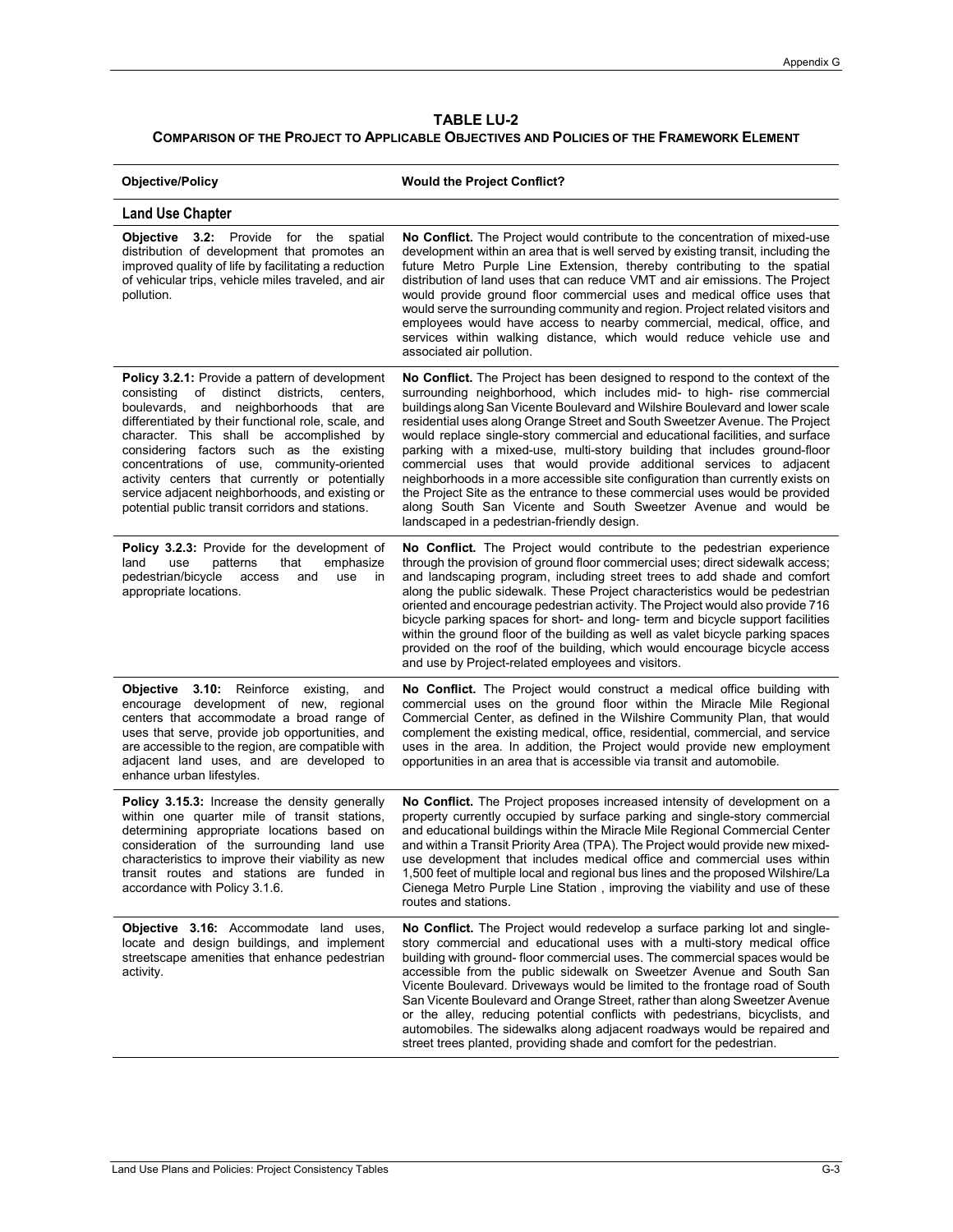## **Objective/Policy Would the Project Conflict?**

## **Urban Form and Neighborhood Design Chapter**

| <b>Policy 5.2.2:</b> Encourage the development of No Con |          |
|----------------------------------------------------------|----------|
| centers. districts. and selected                         | uses in  |
| corridor/boulevard nodes such that the land              | high-ris |
| uses, scale, and built form allowed and/or               | Boulevar |
| encouraged within these areas allow them to              | multiple |
| function as centers and support transit use, both        | Station. |
| in daytime and nighttime.                                | and emp  |

flict. The Project would provide new medical office and commercial a multi-story building within an area that is characterized by mid- to e commercial buildings along San Vicente Boulevard and Wilshire rd. In addition, the Project Site is located in an area that is served by bus lines and the future Wilshire/La Cienega Metro D (Purple) Line The commercial uses would support the needs of the Project's visitors loyees, as well as the residents in the neighborhood.

SOURCE: ESA, 2021.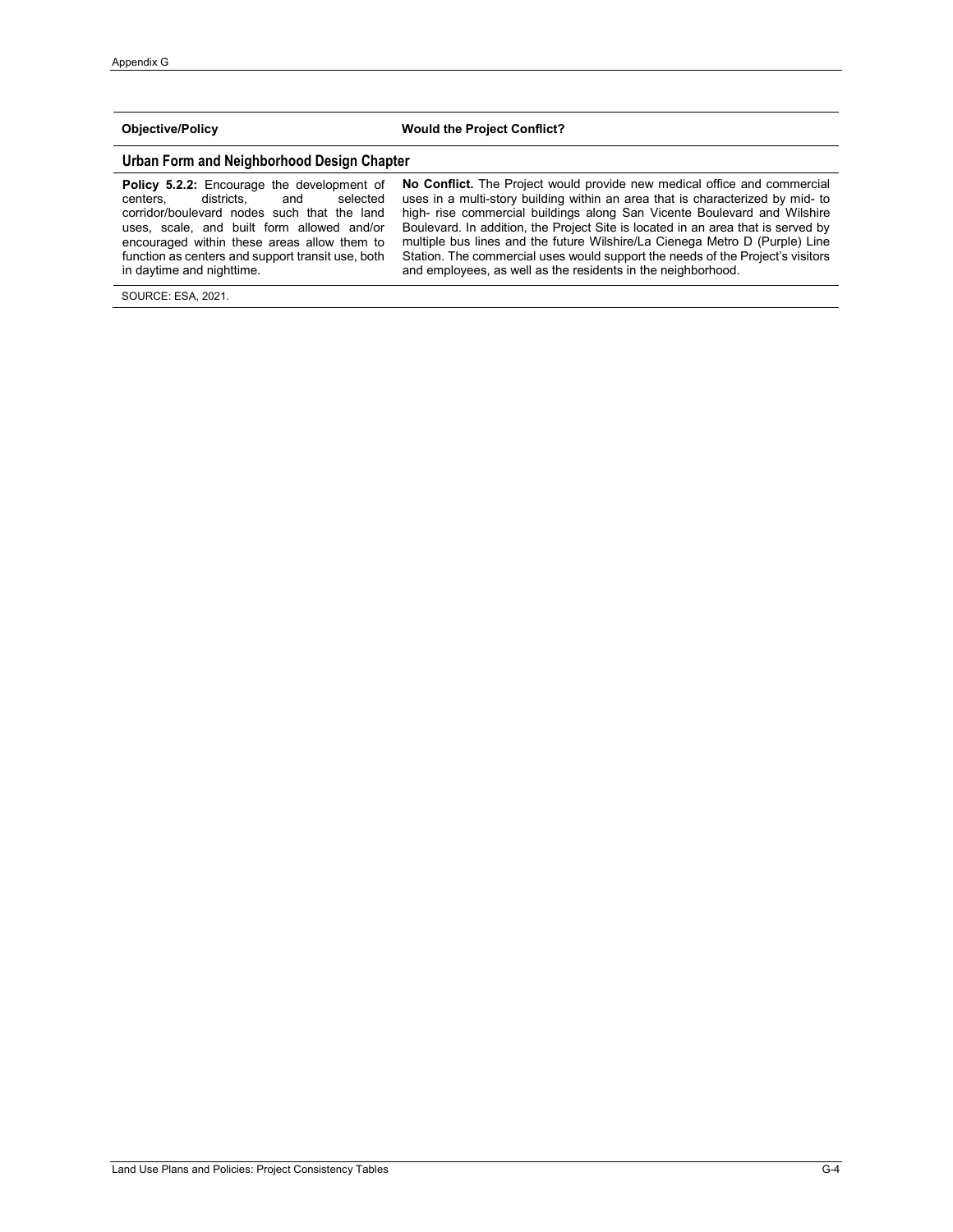### **TABLE LU-3 COMPARISON OF THE PROJECT TO APPLICABLE OBJECTIVES OF THE WILSHIRE COMMUNITY PLAN**

| <b>Objective/Policy</b>                                                                                                                                                                                                                   | <b>Would the Project Conflict?</b>                                                                                                                                                                                                                                                                                                                                                                                                                                                                                                                                                                                                                                                                                                                                                                                                                                                                                                                                                                                                                                                                                                                                                                                                                                                                                                                                                                                        |  |
|-------------------------------------------------------------------------------------------------------------------------------------------------------------------------------------------------------------------------------------------|---------------------------------------------------------------------------------------------------------------------------------------------------------------------------------------------------------------------------------------------------------------------------------------------------------------------------------------------------------------------------------------------------------------------------------------------------------------------------------------------------------------------------------------------------------------------------------------------------------------------------------------------------------------------------------------------------------------------------------------------------------------------------------------------------------------------------------------------------------------------------------------------------------------------------------------------------------------------------------------------------------------------------------------------------------------------------------------------------------------------------------------------------------------------------------------------------------------------------------------------------------------------------------------------------------------------------------------------------------------------------------------------------------------------------|--|
| <b>Commercial</b>                                                                                                                                                                                                                         |                                                                                                                                                                                                                                                                                                                                                                                                                                                                                                                                                                                                                                                                                                                                                                                                                                                                                                                                                                                                                                                                                                                                                                                                                                                                                                                                                                                                                           |  |
| Policy 2-2.1: Encourage pedestrian-oriented<br>design in designated areas and in new<br>development.                                                                                                                                      | No Conflict. The Project incorporates pedestrian-oriented design, including<br>ground floor commercial spaces that would be accessible from the public<br>sidewalk on Sweetzer Avenue and South San Vicente Boulevard. In addition,<br>the Project limits driveways to the frontage road of South San Vicente<br>Boulevard and Orange Street, rather than along Sweetzer Avenue or the alley,<br>which would reduce potential conflicts with pedestrians and automobiles, and<br>repair of public sidewalks, ground-floor landscaping and street tree plantings<br>to provide comfort and security for the pedestrian.                                                                                                                                                                                                                                                                                                                                                                                                                                                                                                                                                                                                                                                                                                                                                                                                    |  |
| <b>Policy 2-2.3:</b> Encourage the incorporation of<br>retail, restaurant, and other neighborhood<br>serving uses in the first floor street frontage of<br>structures, including mixed use projects located<br>in Neighborhood Districts. | No Conflict. The Project, which is a mixed-use medical office and<br>commercial/retail building, would include ground-floor commercial spaces that<br>would accommodate retail and/or restaurant uses.                                                                                                                                                                                                                                                                                                                                                                                                                                                                                                                                                                                                                                                                                                                                                                                                                                                                                                                                                                                                                                                                                                                                                                                                                    |  |
| <b>Police Protection</b>                                                                                                                                                                                                                  |                                                                                                                                                                                                                                                                                                                                                                                                                                                                                                                                                                                                                                                                                                                                                                                                                                                                                                                                                                                                                                                                                                                                                                                                                                                                                                                                                                                                                           |  |
| Objective 8-2: Improve the ability of the<br>community and police department to minimize<br>crime and provide adequate security for all<br>residents.                                                                                     | No Conflict. Project entryways and pathways would be well-lit and well-<br>marked for security and safety. Building identification signage and wayfinding<br>signage for vehicular and pedestrian entries to the building would direct the<br>flow of people and decrease opportunities for crime. Windows along the<br>commercial spaces and building lobby entrance would allow for natural<br>surveillance, as well as upper floor balconies and landscaped decks with glass<br>guardrails. The Project would also implement Project Design Feature POL-<br>PDF-2, which would require implementation of a variety of security features<br>during operation, including gates entries for the parking structure and<br>controlled keycard access to medical office spaces as well as the provision of<br>security lighting and closed circuit TV monitoring (CCTV).                                                                                                                                                                                                                                                                                                                                                                                                                                                                                                                                                     |  |
| Policy 8-2.2: Provide adequate lighting around<br>residential, commercial and industrial buildings,<br>and park, school, and recreational areas to<br>improve security.                                                                   | No Conflict. New lighting would include building identification, commercial<br>accent lighting, wayfinding, balcony/garden lighting, and security lighting.<br>Pedestrian areas including pathways and entryways into the Project would be<br>well-lit for security.                                                                                                                                                                                                                                                                                                                                                                                                                                                                                                                                                                                                                                                                                                                                                                                                                                                                                                                                                                                                                                                                                                                                                      |  |
| <b>Fire Protection</b>                                                                                                                                                                                                                    |                                                                                                                                                                                                                                                                                                                                                                                                                                                                                                                                                                                                                                                                                                                                                                                                                                                                                                                                                                                                                                                                                                                                                                                                                                                                                                                                                                                                                           |  |
| <b>Objective 9-1:</b> Maintain fire facilities and<br>protective services that are sufficient for the<br>existing and future population and land use.                                                                                     | No Conflict. Section IV.H.1, Public Services - Fire Protection, of this Draft<br>EIR, provides analysis of development of the Project and the impacts to fire<br>protection services and facilities. As discussed therein, during construction, the<br>Project would implement a Construction Traffic Management Plan, as required<br>with implementation of Project Design Feature TRAF-PDF-2, which would be<br>implemented to minimize disruptions to traffic flow and maintain emergency<br>vehicle access to the Project Site and neighboring land uses. During operation,<br>the Project would comply with applicable regulatory requirements, including<br>the City of Los Angeles Fire Department (LAFD)'s fire/life safety and LAFD's<br>fire/life safety inspection for new construction projects, would ensure that<br>adequate fire prevention features would be provided that would ensure that<br>adequate fire prevention features would be provided that would reduce<br>demand on LAFD facilities and equipment. In addition, as the Project is not<br>within the required response distance of an Engine Company or Truck<br>Company, the Project would be required to install automatic fire sprinklers,<br>which would further serve to reduce demand on LAFD facilities and equipment.<br>See Section IV.H.1, <i>Public Services - Fire Protection</i> , of this Draft EIR, for<br>more information. |  |
| Policy 9-1.1: Coordinate with the City of Los<br>Angeles Fire Department during the review of<br>significant development projects and General<br>Plan amendments affecting land use to<br>determine the impacts on service demands.       | No Conflict. Refer to discussion above related to Objective 9-1. As discussed<br>therein, the Project, which is considered a significant development project<br>requiring a General Plan Amendment, would involve LAFD inspection related<br>to fire/life safety. The Project also requested an information request letter from<br>LAFD, which was provided on February 7, 2020. A response was provided by<br>LAFD on September 24, 2020. As provided in this response letter, while the<br>development of the Project may result in the need for increased staffing for                                                                                                                                                                                                                                                                                                                                                                                                                                                                                                                                                                                                                                                                                                                                                                                                                                                 |  |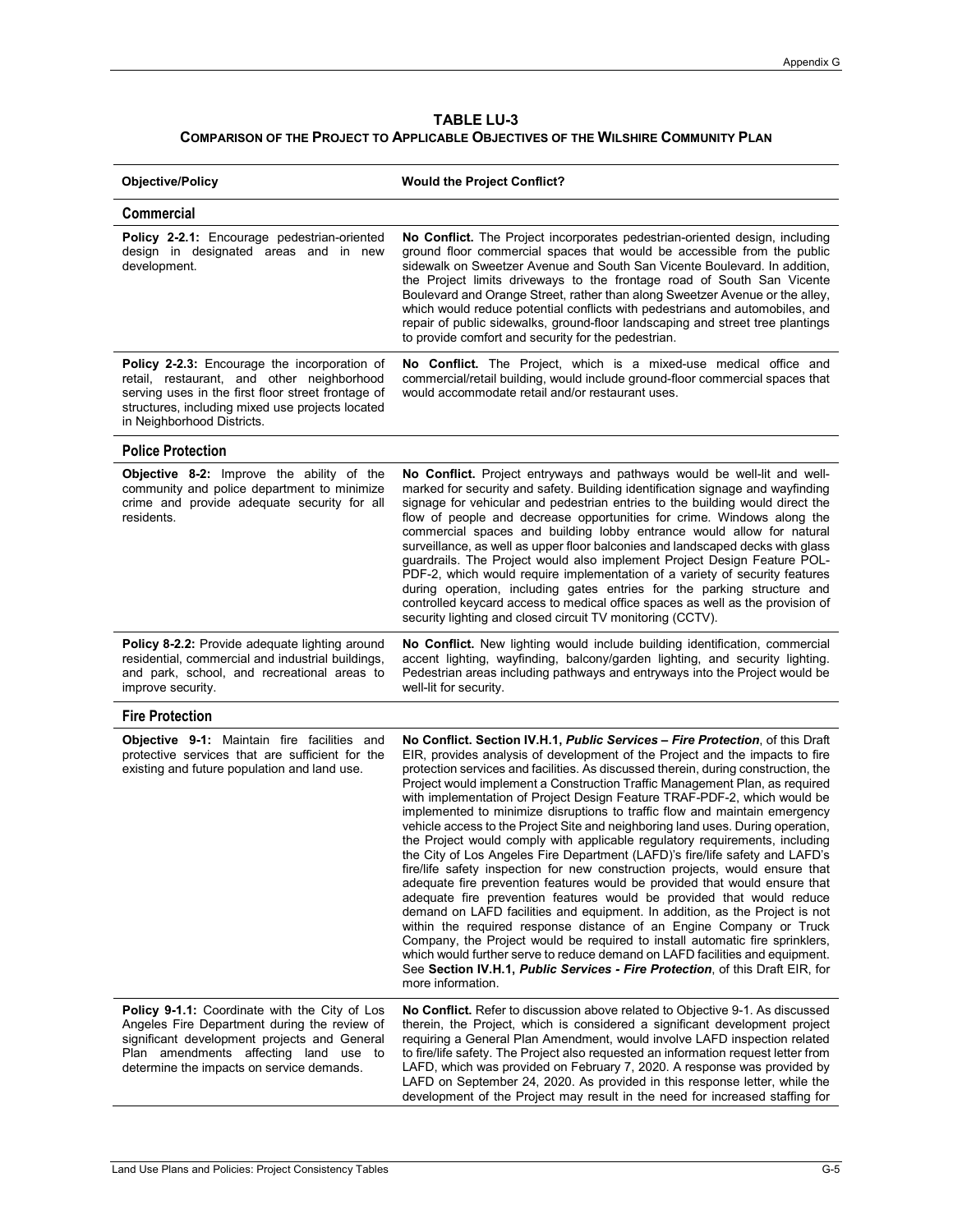| <b>Objective/Policy</b>                                                                                                                                                                                       | <b>Would the Project Conflict?</b>                                                                                                                                                                                                                                                                                                                                                                                                                                                                                                                                                                                                                                                                                                                                          |  |
|---------------------------------------------------------------------------------------------------------------------------------------------------------------------------------------------------------------|-----------------------------------------------------------------------------------------------------------------------------------------------------------------------------------------------------------------------------------------------------------------------------------------------------------------------------------------------------------------------------------------------------------------------------------------------------------------------------------------------------------------------------------------------------------------------------------------------------------------------------------------------------------------------------------------------------------------------------------------------------------------------------|--|
|                                                                                                                                                                                                               | existing facilities, additional fire protection facilities, and relocation of present<br>fire protection facilities, with the inclusion of the recommendations provided by<br>LAFD in their response letter and provided in further reviews of the Project's<br>design, such as LAFD's fire/life safety inspection, the Project's impacts would<br>be less than significant. As the Project would comply with all requirements and<br>recommendations from LAFD, discussed further in Section IV.H.1, Public<br>Services – Fire Protection, of this Draft EIR, the Project's impacts to fire<br>protection services were determined to be less than significant. Refer to<br>Section IV.H.1, Public Services - Fire Protection, of this Draft EIR, for more<br>information. |  |
| <b>Transportation</b>                                                                                                                                                                                         |                                                                                                                                                                                                                                                                                                                                                                                                                                                                                                                                                                                                                                                                                                                                                                             |  |
| <b>Objective 11-2:</b> Promote pedestrian mobility,<br>safety,<br>amenities,<br>and access<br>between<br>employment<br>centers,<br>residential<br>areas,<br>recreational areas, schools, and transit centers. | No Conflict. The Project would improve pedestrian amenities and activate the<br>pedestrian environment by repairing the public sidewalk, adding street trees,<br>and adding commercial spaces adjacent to South San Vicente Boulevard. The<br>Project Site is located within walking distance of bus and rail transit lines,<br>including the proposed Wilshire/La Cienega Metro D (Purple) Line Station, is<br>within walking distance to similar uses located at Cedars Sinai Medical Center<br>and three metro stops away from UCLA Medical Center along the future Metro<br>Purple Line Extension. This further promotes access between the Project Site<br>and surrounding uses, in support of this objective.                                                         |  |
| Objective<br>$12 - 1:$<br>Pursue<br>Transportation<br>Demand Management Strategies that<br>maximize vehicle occupancy, minimize average<br>trip length, and reduce the number of vehicle<br>trips.            | <b>No Conflict.</b> The Project would include implementation of a TDM Program as<br>part of Project Design Feature TRAF-PDF-1. The TDM Program would include<br>strategies that would encourage employees and patrons of the Project to utilize<br>alternative modes of travel by providing bicycle and pedestrian amenities,<br>promoting alternative transportation modes, supporting carpools and<br>rideshares, and implementing an employee parking management program,<br>which serve to support of this objective.                                                                                                                                                                                                                                                   |  |
| <b>Objective 16-2:</b> Ensure that the location,<br>intensity and timing of development is consistent<br>with the provision of adequate transportation<br>infrastructure.                                     | No Conflict. The Project would construct a mixed-use building consisting of<br>up to 145,305 square feet of development in an area well-served by regional<br>freeways, highways, and bus and rail lines. Refer to Section IV.I,<br><b>Transportation</b> , of this Draft EIR, for an analysis regarding the Project's<br>consistency with programs, plans, ordnances, and policies addressing the<br>circulation system. As analyzed therein, Project would not conflict with these<br>programs, plans, ordnances, and policies and impacts were found to be less<br>than significant.                                                                                                                                                                                     |  |
| <b>Historic and Cultural Resources</b>                                                                                                                                                                        |                                                                                                                                                                                                                                                                                                                                                                                                                                                                                                                                                                                                                                                                                                                                                                             |  |
| Preserve<br>Objective 17-2:<br>and enhance<br>neighborhoods having<br>distinctive<br>a<br>and<br>significant historical character.                                                                            | No Conflict. As discussed in Section IV.B, Cultural Resources, and<br>analyzed further in the Historical Resources Assessment provided in Appendix<br>C of this Draft EIR, the existing building on the Project Site that was formerly a<br>school; while it exceeds the age threshold for a historical resource, the building<br>lacks significance and does not possess architectural merit. As it relates to<br>potential off-site historical resources, impacts to the eleven potential off-site<br>historical resources were analyzed and it was found that these potential off-site<br>historical resources would retain their eligibility as historical resources upon<br>Project completion.                                                                        |  |
| SOURCE: ESA, 2021.                                                                                                                                                                                            |                                                                                                                                                                                                                                                                                                                                                                                                                                                                                                                                                                                                                                                                                                                                                                             |  |